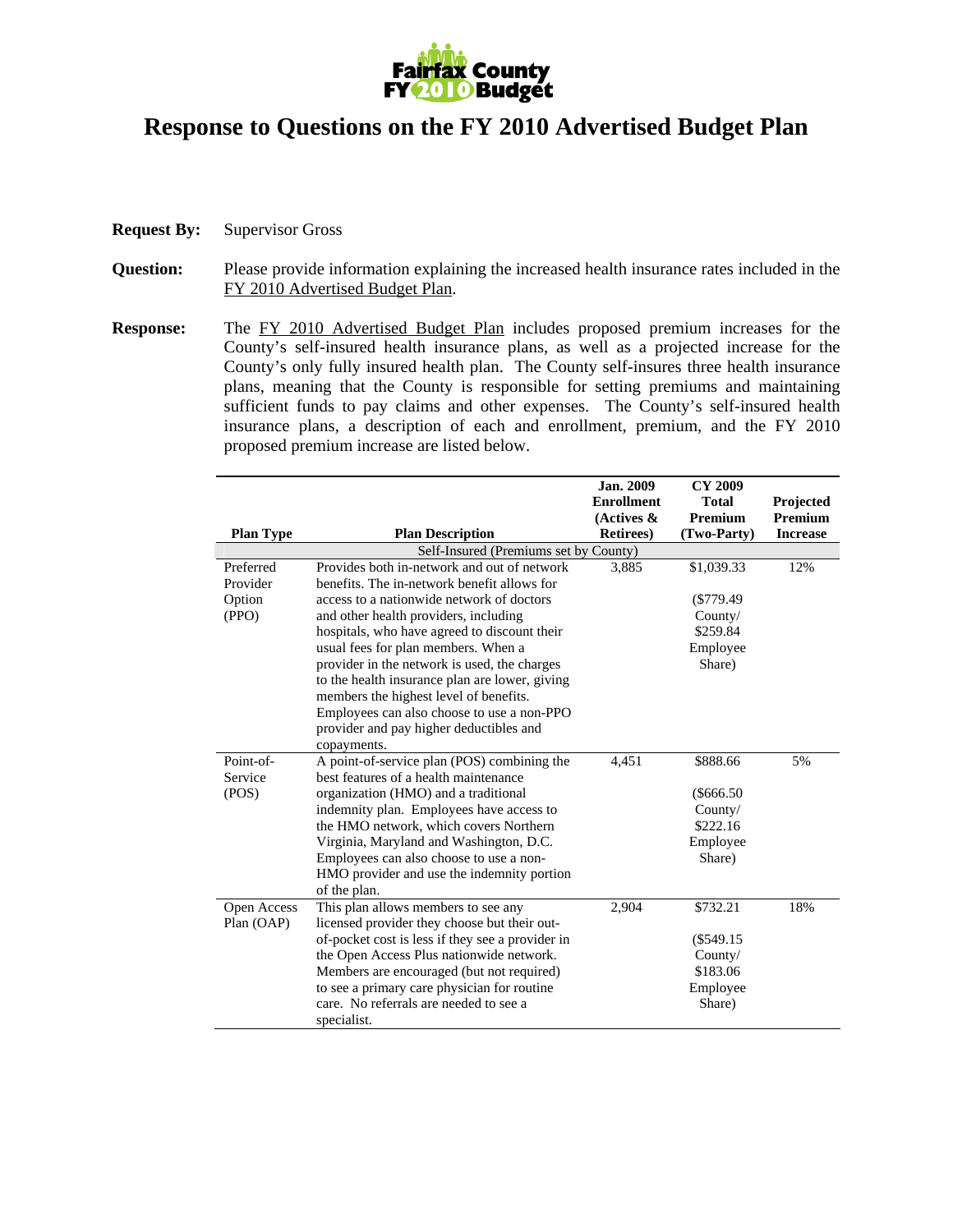| <b>Plan Type</b>                       | <b>Plan Description</b>                          | <b>Jan. 2009</b><br><b>Enrollment</b><br>(Actives &<br><b>Retirees</b> ) | CY 2009<br><b>Total</b><br><b>Premium</b><br>(Two-Party) | Projected<br><b>Premium</b><br><b>Increase</b> |  |  |
|----------------------------------------|--------------------------------------------------|--------------------------------------------------------------------------|----------------------------------------------------------|------------------------------------------------|--|--|
| Fully-Insured (Premiums set by Vendor) |                                                  |                                                                          |                                                          |                                                |  |  |
| Health                                 | A group model HMO. Employees receive             | 2.172                                                                    | \$857.78                                                 | 15%                                            |  |  |
| Maintenance                            | medical care at one of the vendor's facilities   |                                                                          |                                                          |                                                |  |  |
| Organization                           | in the Washington metropolitan area, or at       |                                                                          | $(\$643.34$                                              |                                                |  |  |
| (HMO)                                  | one of the authorized local area hospitals.      |                                                                          | Country/                                                 |                                                |  |  |
|                                        | Specialists may be located at the facility or in |                                                                          | \$214.44                                                 |                                                |  |  |
|                                        | private practice. Referrals are needed for       |                                                                          | Employee                                                 |                                                |  |  |
|                                        | specialty care.                                  |                                                                          | Share)                                                   |                                                |  |  |

 As shown in the chart above, the budget also contains a projected premium increase of 15 percent for the County's HMO (health maintenance organization) plan. However, as the HMO plan is fully insured, the plan vendor maintains the risk of fluctuating claims expenses and is responsible for premium setting.

Due to the timing of budget development and adoption, premium increases for the County's self-insured health insurance plans are projected over a year in advance of when the increases are implemented. For example, the proposed January 2010 premium increases contained in the FY 2010 Advertised Budget Plan were developed in December 2008 based on data at that time and, as such, are factors utilized to build the budget. Premium increase projections are performed by County staff based on actual plan experience, utilizing enrollment data and trend analysis of claims experience. In addition, benefits consultants are utilized to validate County assumptions and analyses and to provide out-year trending information. After initial premium projections are set for the budget, staff continues to monitor and track plan revenues and claims expenses. In Fall 2009, actual premium increases will be set in advance of open enrollment based on updated plan experience and analysis.

After significant increases in cost growth in the self-insured plans in the earlier part of the decade, cost growth began to moderate in FY 2005, as seen in the chart below, and the self-insured trust fund experienced savings which were utilized to create a Premium Stabilization Reserve in order to mitigate the impact of fluctuations in cost growth on premiums in future years. In addition, savings during this time were utilized for retiree health benefits by addressing the County's GASB 45 liability and were used for the benefits-related portion of the County's legacy system replacement project.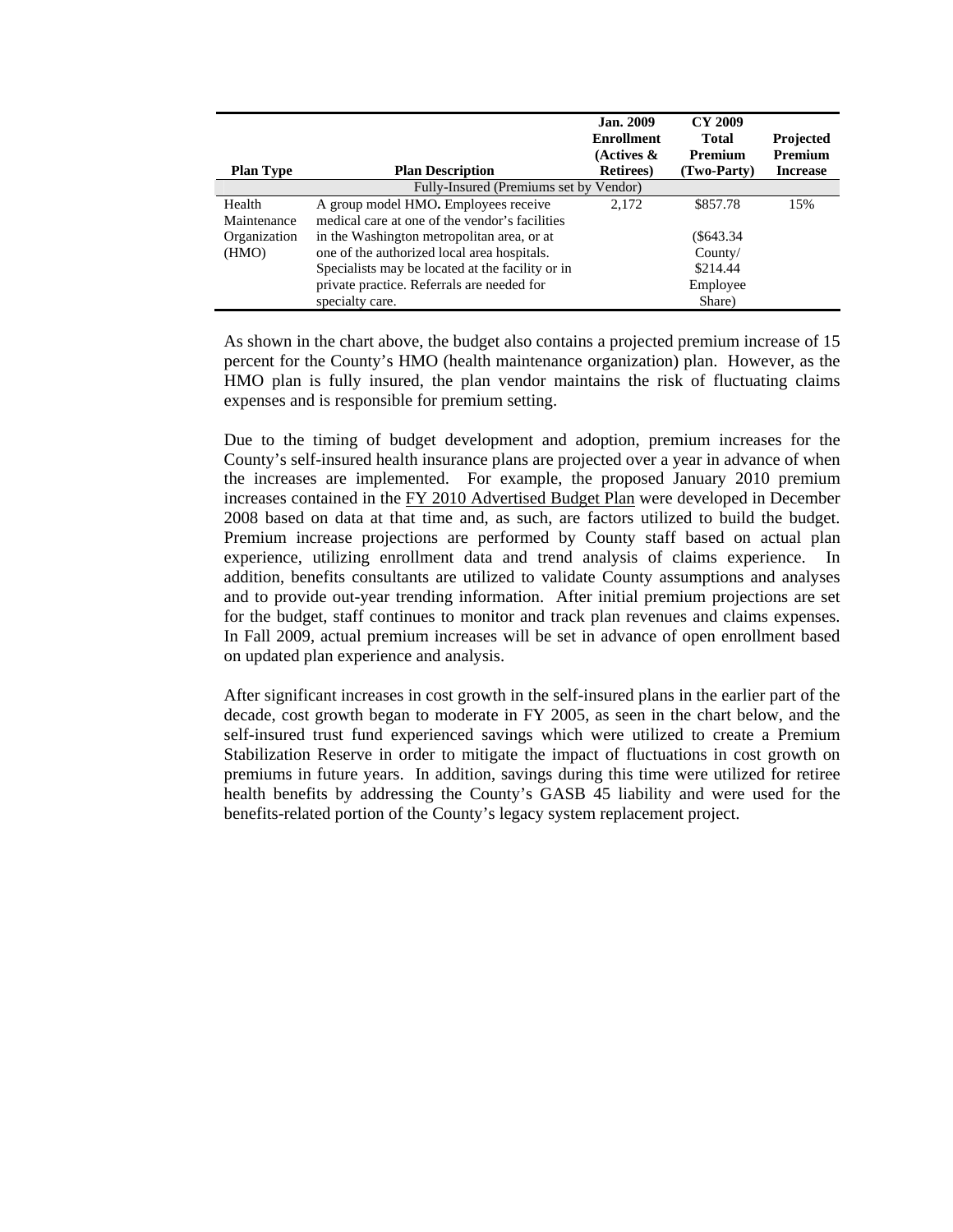

Cost growth figures for FY 2009 and FY 2010 are projections. Premium increases shown went into effect in January of the fiscal year indicated. Since FY 2008, when the OAP plan was added to the self-insured products, the premium increases shown below are weighted averages based on enrollment. In prior years, the same increase applied to all selfinsured products.

As cost growth began to increase and reached double-digit growth in FY 2007, the Premium Stabilization Reserve allowed premium increases to be held to minimal levels, with no premium increases in FY 2007 and FY 2009. In the past five years, from CY 2006 through the current proposed CY 2010 rates, the average annual premium increase has been 3.5 percent.

In determining premium recommendations for FY 2010, projected expenses, including claims experience during the current fiscal year as well as projected claims in out-years, were compared against projected revenues, assuming various premium scenarios and participation adjustments. Overall, claims expenses in the current fiscal year were trending at a 14.0 percent increase over FY 2008 when the FY 2010 premium recommendations were made. As claims increase, the amount that must be kept in reserve in the fund for Incurred But Not Reported (IBNR) claims and the unreserved ending balance of two months of claims increases accordingly.

Please find below a discussion of each plan and the proposed premium increase recommendation for FY 2010:

**PPO:** A 12.0 percent premium increase was recommended based on a projected 17.2 percent increase in claims expenses in FY 2009 over FY 2008 based on trends through December 2008 and an additional 9.9 percent increase projected for FY 2010. Based on these figures, it was projected that expenses for the PPO plan would exceed premium revenues in FY 2009 by over \$2 million and the Premium Stabilization Reserve would be utilized to cover the shortfall. Despite the fact that the PPO plan is the County's most expensive health insurance alternative, employees are continuing to move into the plan since it provides considerable flexibility for patient care and a strong network. In the past five years, from CY 2006 through the proposed CY 2010 rates, the average annual premium increase for the plan has been 3.6 percent.